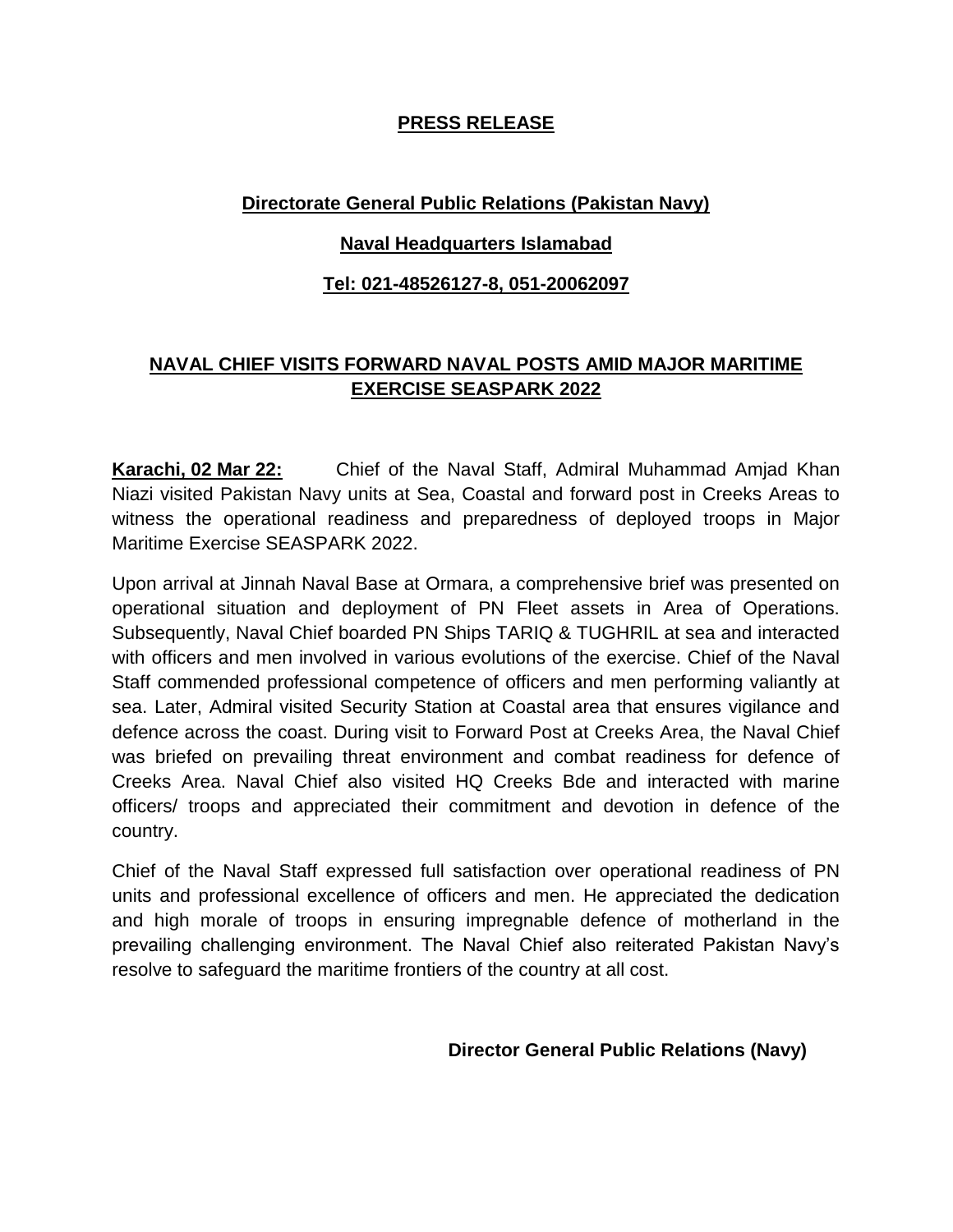

Chief of the Naval Staff Admiral Muhammad Amjad Khan Niazi being briefed about operational preparedness of Pak Marines in Creeks Area during Exercise SEASPARK 2022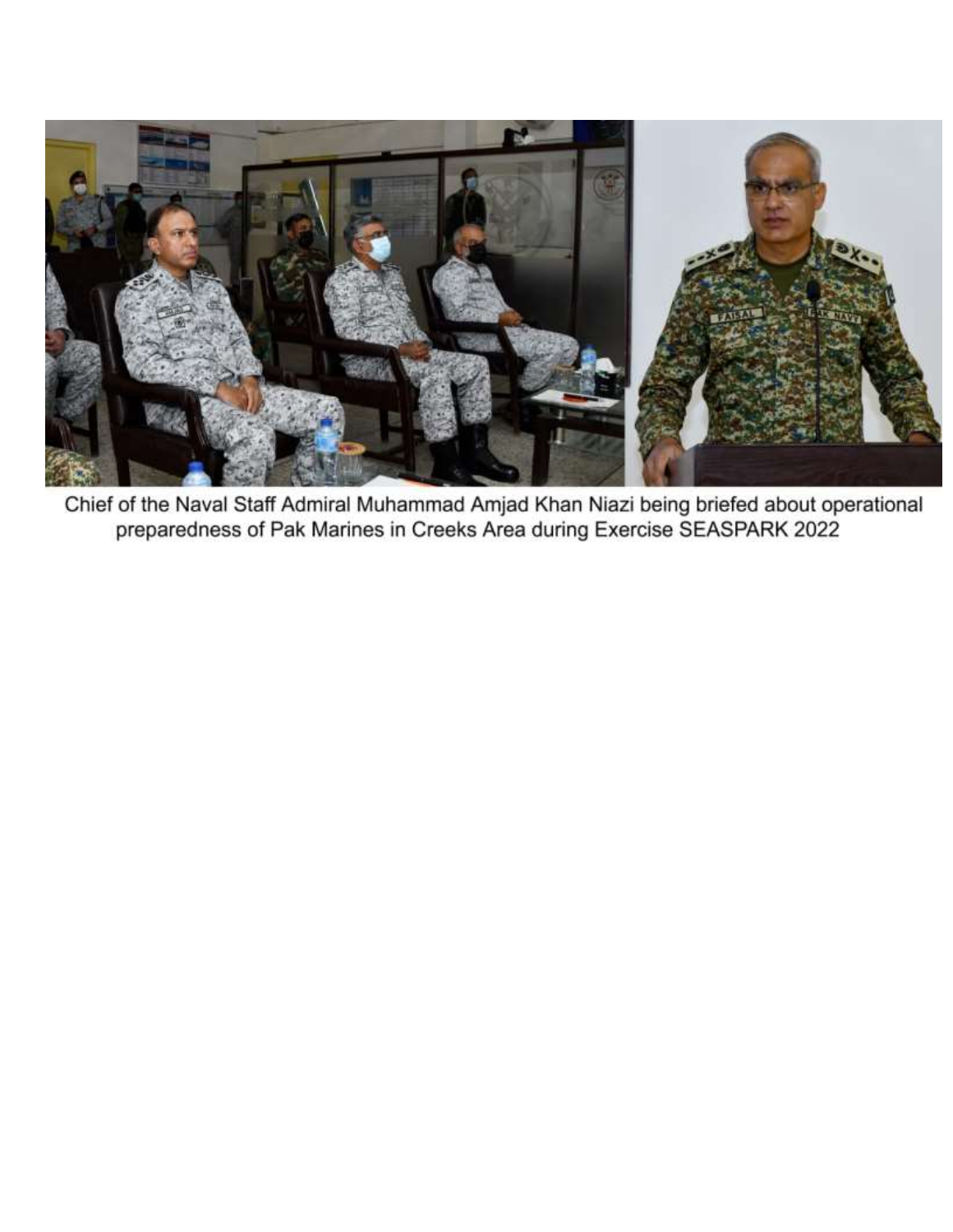

Chief of the Naval Staff Admiral Muhammad Amjad Khan Niazi being briefed about operational<br>preparedness of Pak Marines in Creeks Area during Exercise SEASPARK 2022